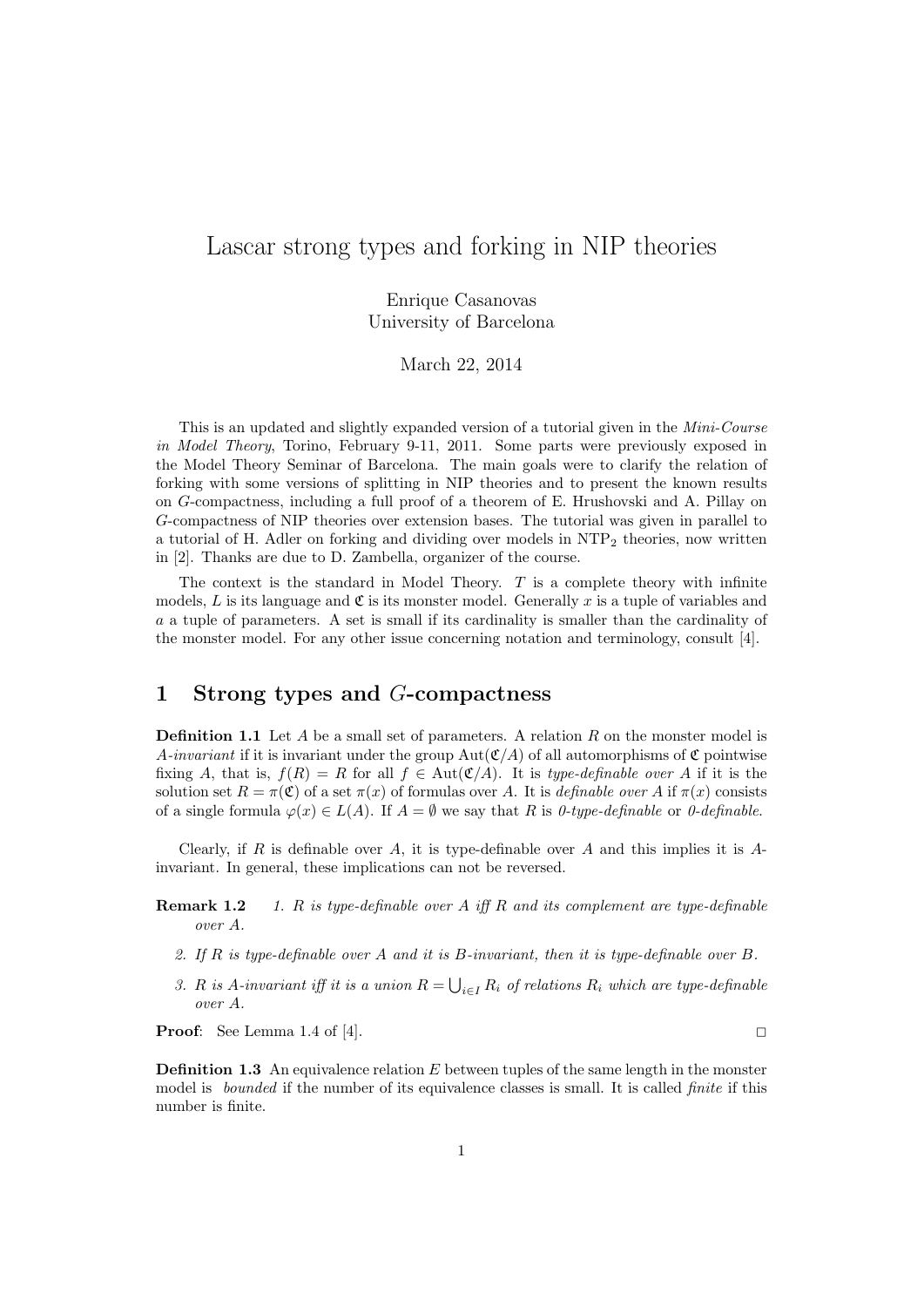**Remark 1.4** Let  $(E_i : i \in I)$  be a family of equivalence relations on the monster model.

- 1. If all  $E_i$  are A-invariant,  $\bigcap_{i \in I} E_i$  is A-invariant.
- 2. If all  $E_i$  are type-definable over  $A, \bigcap_{i \in I} E_i$  is type-definable over  $A$ .
- 3. If all  $E_i$  are bounded,  $\bigcap_{i \in I} E_i$  is bounded.

**Proof:** For item 3 see Remark 9.2 in [4].

**Definition 1.5** Let us fix a set of parameters A and an ordinal  $\alpha$ .

- 1. The intersection of all bounded A-invariant equivalence relations on  $\alpha$ -tuples is the smallest bounded A-invariant equivalence relation on these tuples. It is called the Lascar equivalence relation over A and it is denoted by  $\equiv_A^L$ . We say that the tuples a, b have the same Lascar strong type over A if  $a \stackrel{\text{Ls}}{=} A b$ .
- 2. The intersection of all bounded type-definable over A equivalence relations on  $\alpha$ -tuples is the smallest bounded type-definable over  $A$  equivalence relation on  $I$ -tuples, it is called the Kim-Pillay equivalence relation over A and it is denoted by  $\equiv_A^{\text{KP}}$ . Two tuples a, b have the same KP-type over A if  $a \equiv_A b$ .
- 3. The intersection of all finite A-definable equivalence relations on  $\alpha$ -tuples is a bounded type-definable over A equivalence relation sometimes called the Shelah equivalence *relation* and denoted by  $\stackrel{s}{\equiv}_A$ . We say that a, b have the same *strong type over* A if  $a \stackrel{\text{s}}{\equiv}_A b.$
- 4. As usual, we write  $a \equiv_A b$  for equality of type over A:  $tp(a/A) = tp(b/A)$ . It is a bounded A-type-definable equivalence relation.

**Remark 1.6**  $a \stackrel{\text{Ls}}{=} A b \Rightarrow a \stackrel{\text{KP}}{=} A b \Rightarrow a \stackrel{\text{s}}{=} A b \Rightarrow a \equiv_A b.$ 

**Definition 1.7** We define the *distance over A*,  $d_A(a, b) \in \omega \cup \{\infty\}$ , of two tuples a, b of the same length. There are three cases. If  $a = b$  we set  $d_A(a, b) = 0$ . If there is a natural number  $n \geq 1$  for which there are infinite A-indiscernible sequences  $I_1, \ldots, I_n$  and tuples  $a_1, \ldots, a_{n+1}$  such that  $a = a_1$ ,  $b = a_{n+1}$  and  $a_i, a_{i+1} \in I_i$  for all  $i = 1, \ldots, n$ , we define  $d_A(a, b)$  as the least such number n. If  $a \neq b$  and there is no such n we put  $d_A(a, b) = \infty$ .

Remark 1.8  $a \stackrel{\text{Ls}}{=} A b \text{ iff } d_A(a, b) < \infty$ .

**Definition 1.9** An automorphism  $f \in Aut(\mathfrak{C}/A)$  is *strong over A* if it is a finite product  $f = f_1 \circ \dots \circ f_n$  of automorphisms  $f_i \in Aut(\mathfrak{C}/M_i)$  where each  $M_i$  is a model containing A. The strong automorphisms over A form a normal subgroup  $Aut(f(A))$  of  $Aut(f(A))$ .

The group of strong automorphisms was introduced by D. Lascar in [15]. This group acts on the tuples of  $\mathfrak{C}$ . The orbits of the action are now called Lascar strong types.

**Remark 1.10** 1. If  $d_A(a, b) \leq 1$ , then  $a \equiv_M b$  for some model  $M \supseteq A$ .

2.  $a \equiv_M b$  for some  $M \supseteq A$  implies  $d_A(a, b) \leq 2$ .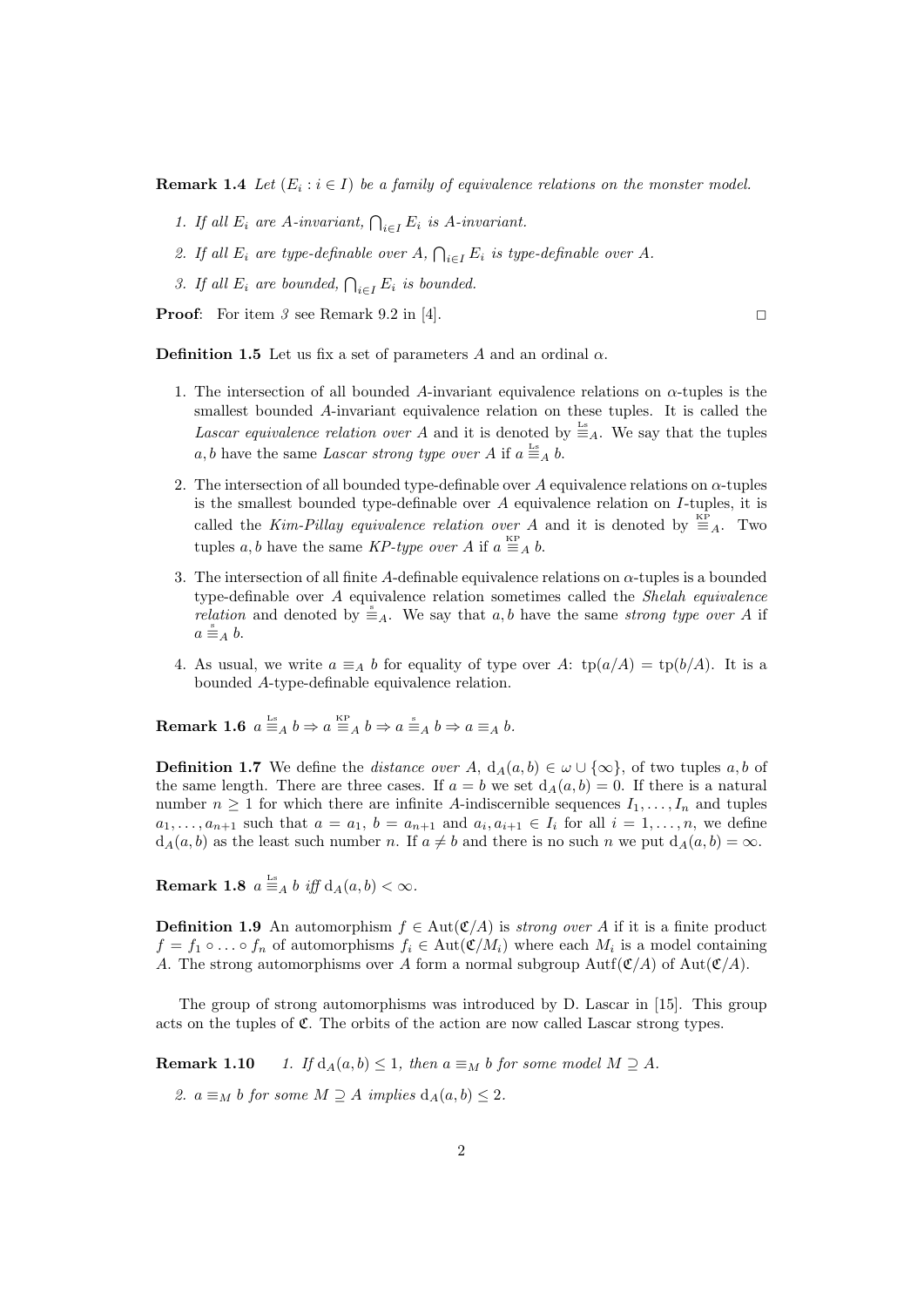3.  $a \stackrel{\text{Ls}}{=} A b \text{ iff } f(a) = b \text{ for some } f \in \text{Autf}(\mathfrak{C}/A).$ 

**Proof:** See Proposition 9.12 and Corollary 9.15 of [4].

**Definition 1.11** T is G-compact over A if  $\equiv_{A}^{\text{Ls}} = \equiv_{A}^{\text{KP}}$  for all possible lengths of tuples.

Remark 1.12 The following are equivalent:

- 1. T is G-compact over A
- 2.  $\stackrel{\text{Ls}}{=}$  a is type-definable over A.
- 3. For some  $n < \omega$ , for all tuples  $a, b$ :  $a \equiv_A b$  iff  $d_A(a, b) \leq n$ .

**Proof:** See Remark 10.16 in [4]. The equivalence with item 3 was first proven by L. Newelski in [16].  $\Box$ 

**Definition 1.13** Let  $E$  be a 0-type-definable equivalence relation. A hyperimaginary of sort E is an equivalence class  $a_E$ . Note that Aut $(\mathfrak{C}/A)$  acts on the hyperimaginaries of sort E by  $f(a_E) = f(a)_E$ . The hyperimaginary  $a_E$  is A-bounded if it has a small orbit in this action. The class of all A-bounded hyperimaginaries is  $b\ddot{\text{dd}}(A)$ .

Note that whenever E is a bounded 0-type-definable equivalence relation, then  $a_E \in$ bdd( $\emptyset$ ). Moreover (see Proposition 15.27 in [4]) if  $a_E \in \text{bdd}(\emptyset)$ , then one can find some bounded 0-type-definable equivalence relation F such that  $a_E = a_F$ .

**Definition 1.14** Let A be a class of hyperimaginaries. We write  $a \equiv_A b$  to mean that there is an automorphism  $f \in Aut(\mathfrak{C})$  fixing all hyperimaginaries of A and such that  $f(a) = b$ .

**Remark 1.15**  $a \stackrel{\text{KP}}{=} A b$  iff  $a \equiv_{\text{bdd}(A)} b$ .

**Proof:** We sketch the proof. For details see Proposition 15.21 in [4]. Working in  $T(A)$ and using Lemma 15.20 from [4], we may assume  $A = \emptyset$ . From right to left: clear since  $a_{K_P} \in \text{bdd}(\emptyset)$ . For the other direction, one should check that  $\equiv_{\text{bdd}(\emptyset)}$  is bounded and  $\overline{\mathbf{E}}$  =  $\overline{\mathbf{C}}$  =  $\overline{\mathbf{C}}$  =  $\overline{\mathbf{C}}$  =  $\overline{\mathbf{C}}$  =  $\overline{\mathbf{C}}$  =  $\overline{\mathbf{C}}$  =  $\overline{\mathbf{C}}$  =  $\overline{\mathbf{C}}$  =  $\overline{\mathbf{C}}$  =  $\overline{\mathbf{C}}$  =  $\overline{\mathbf{C}}$  =  $\overline{\mathbf{C}}$  =  $\overline{\mathbf{C}}$  =  $\overline{\mathbf{C}}$  =  $\overline{\mathbf{C}}$ Let e be of sort E and let c be such that  $c_E = e$ . Then  $\equiv_e$  is type definable over c by:  $x \equiv_e y \Leftrightarrow \exists z (E(z, c) \land xc \equiv yz)$ . Since it is invariant over  $\emptyset$  and type-definable, it is typedefinable over  $\emptyset$ . The mapping sending each equivalence class  $a_{\equiv_e}$  to  $tp(a/c)$  is one-to-one and therefore  $\equiv_e$  is bounded.

There is a well-known version of this last result for the case  $\stackrel{s}{\equiv}_A$  in terms of imaginaries:

**Fact 1.16**  $a \stackrel{\text{s}}{\equiv}_A b$  iff  $a \equiv_{\text{acl}^{eq}(A)} b$ .

#### 2 NIP, simple and  $NTP_2$  theories

**Definition 2.1** The formula  $\varphi(x, y) \in L$  has the tree property (with respect to  $k < \omega$ ) if there is a tree  $(a_s : s \in \omega^{\langle \omega \rangle})$  of tuples  $a_s$  such that

•  $\{\varphi(x, a_{s^n}) : n < \omega\}$  is k-inconsistent for all  $s \in \omega^{\langle \omega \rangle}$ .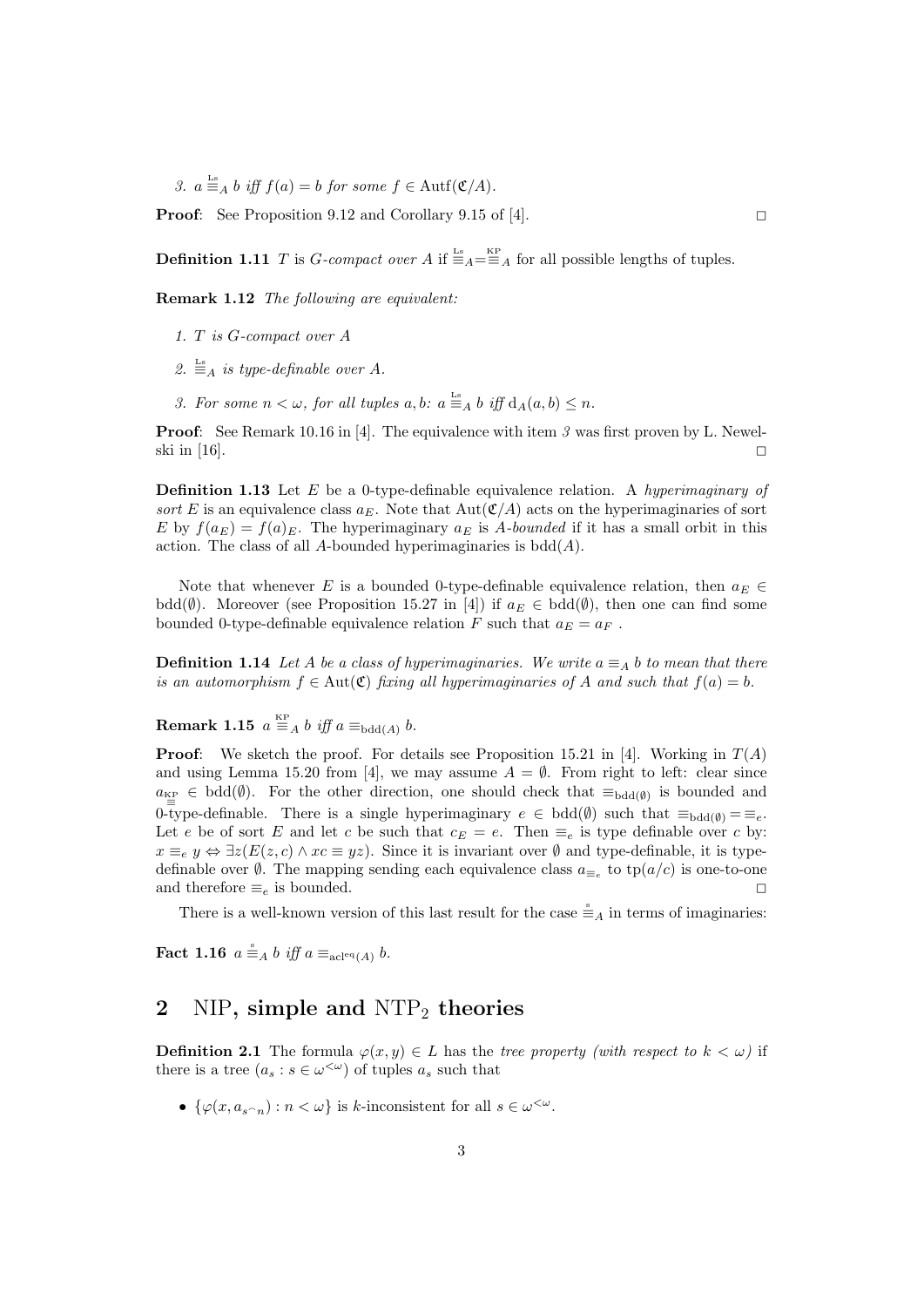•  $\{\varphi(x, a_{f\upharpoonright n}) : n < \omega\}$  is consistent for all  $f \in \omega^{\omega}$ .

The theory  $T$  is *simple* if no formula has the tree property in  $T$ .

Simple theories were first defined by S. Shelah in [18], but the most relevant facts were found later by B. Kim and A. Pillay. There are some expository books and our main reference is [4].

Fact 2.2 Simple theories are G-compact over any set, with distance 2, that is, in a simple theory for any tuples  $a, b: a \stackrel{\text{Ls}}{=} A b \text{ iff } d_A(a, b) \leq 2.$ 

Proof: See Proposition 10.12 of [4]. This was first proven by B. Kim and A. Pillay in [13].  $\Box$ 

**Definition 2.3** The formula  $\varphi(x, y) \in L$  has the *independence property* if there is a sequence of parameters  $(a_n : n < \omega)$  such that for every  $X \subseteq \omega$  the following is consistent:

$$
\{\varphi(x, a_n) : n \in X\} \cup \{\neg \varphi(x, a_n) : n \notin X\}
$$

The theory is NIP (or *dependent*) if no formula has the independence property in T.

The independence property is studied by S. Shelah in [19] and by B. Poizat in [17]. The most recent developments in the model theory of NIP theories are due to S. Shelah, E. Hrushovski and A. Pillay among others. For an exposition we refer to H. Adler [1] and P. Simon [20].

Both in the definition of NIP and of simplicity we may allow the formula  $\varphi(x, y)$  to contain some parameters since they can be added to the nodes  $a_s$  of the tree or to the tuples  $a_n$ .

**Remark 2.4** The formula  $\varphi(x, y) \in L$  has the independence property iff for some indiscernible sequence  $(a_n : n < \omega)$  there is some c such that  $\models \varphi(c, a_n)$  iff n is even.

**Proof:** Assume  $\varphi(x, y)$  has the independence property. By compactness we may assume that the sequence  $(a_n : n < \omega)$  witnessing the independence property is indiscernible. But  $\{\varphi(x, a_{2n}) : n < \omega\} \cup \{\neg \varphi(x, a_{2n+1}) : n < \omega\}$  is consistent.

For the other direction, assume there is an indiscernible sequence  $(a_n : n < \omega)$  such that  $\{\varphi(x, a_{2n}) : n < \omega\} \cup \{\neg \varphi(x, a_{2n+1}) : n < \omega\}$  is consistent. We claim that  $\{\varphi(x, a_n) : n < \omega\}$  $n \in X$   $\cup$  {¬ $\varphi(x, a_n) : n \in \omega \setminus X$ } is consistent for all  $X \subseteq \omega$ . It is enough to check that for any finite disjoint  $X, Y \subseteq \omega$ ,  $\Sigma(x) = \{\varphi(x, a_n) : n \in X\} \cup \{\neg \varphi(x, a_n) : n \in Y\}$ is consistent. Let  $m_1 < \ldots < m_i$  and  $k_1 < \ldots < k_j$  be respective enumerations of X and Y and choose even numbers  $m'_1 < \ldots < m'_i$  and odd numbers  $k'_1 < \ldots < k'_j$  such that  $m_1, \ldots, m_i, k_1, \ldots, k_j$  and  $m'_1, \ldots, m'_i, k'_1, \ldots, k'_j$  have the same order type. By assumption  $\{\varphi(x, a_n) : n = m'_1, \ldots, m'_i\} \cup \{\neg \varphi(x, a_n) : n = k'_1, \ldots, k'_j\}$  is consistent. By indiscernibility  $\Sigma(x)$  is consistent.

A theory is stable if and only if it is simple and NIP. An important class of unstable NIP theories are the o-minimal theories.

Fact 2.5 In an o-minimal theory all automorphims are strong. If two tuples have the same type over A, then they have the same type over some model containing A. Hence, all o-minimal theories are G-compact over any set, with distance 2.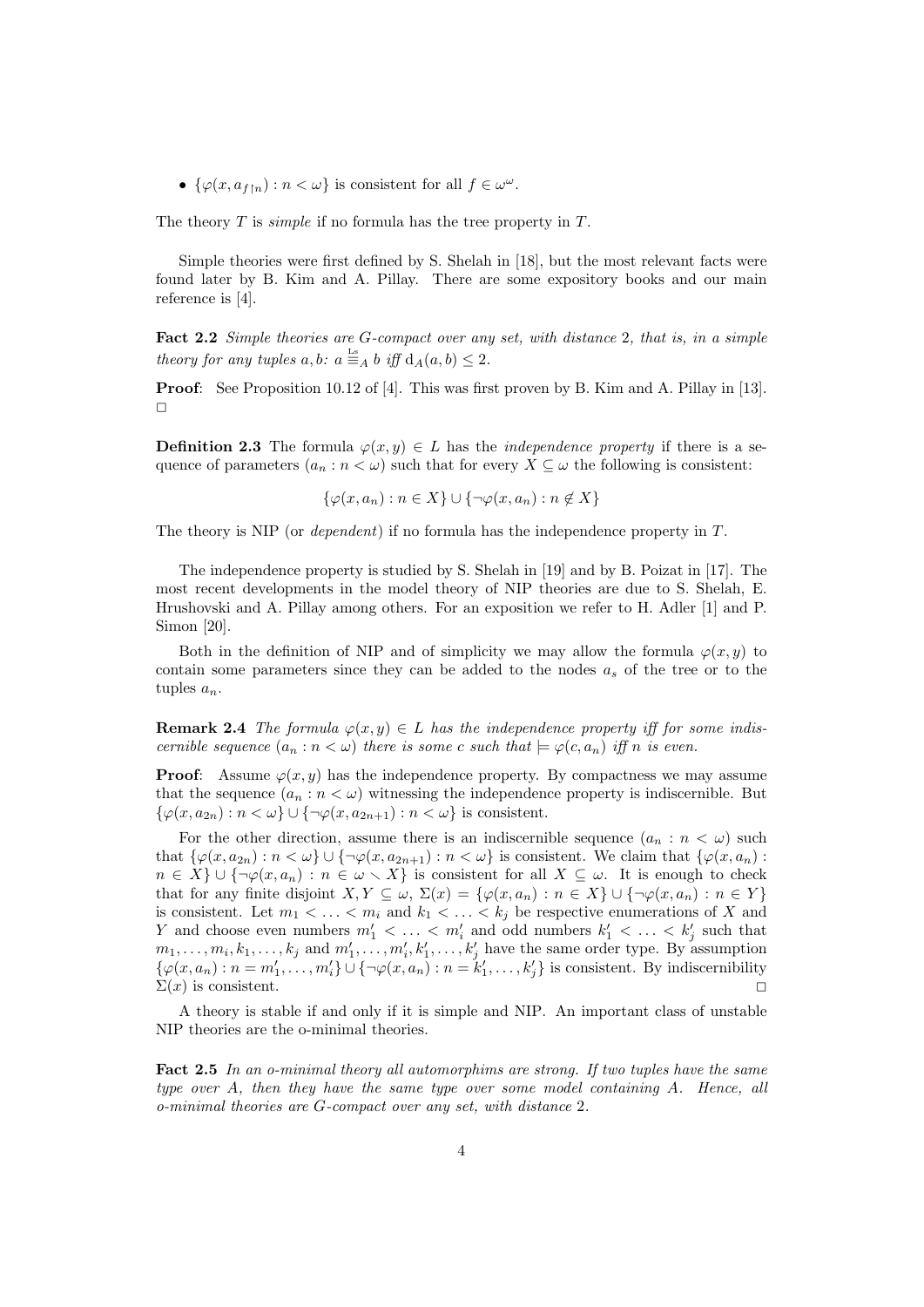**Proof:** See Lemma 24 in [21].

**Definition 2.6** The formula  $\varphi(x, y) \in L$  has TP<sub>2</sub>, the tree property of the second kind, if there is an array of tuples  $(a_{ij} : i, j < \omega)$  and some  $k < \omega$  such that:

- $\{\varphi(x, a_{ij}) : j < \omega\}$  is k-inconsistent for every  $i < \omega$ .
- $\{\varphi(x, a_{if(i)}) : i < \omega\}$  is consistent for every  $f : \omega \to \omega$ .

The theory  $T$  is TP<sub>2</sub> if some formula has the tree property of the second kind in  $T$ , otherwise it is  $NTP<sub>2</sub>$ .

**Lemma 2.7** If T has  $TP_2$ , then some formula  $\varphi(x, y)$  has  $TP_2$  in T with respect to  $k = 2$ .

**Proof:** Start with an array  $(a_{i,j} : i, j < \omega)$ , a natural number k and a formula  $\varphi(x, y)$ witnessing  $TP_2$ , We may assume k is minimal, that is, no array and formula witness  $TP_2$ of T with a smaller number. We may also assume that the rows of the array are mutually indiscernible, in the sense that each row is indiscernible over the other rows. For more details on this see, for instance, Lemma 1.2 of [7]. Consider the set  $\{\varphi(x, a_{i,0}), \varphi(x, a_{i,1})\}$ :  $i < \omega$ . If it is consistent, then (by indiscernibility of the array) the formula  $\psi(x; y_0y_1) =$  $\varphi(x, y_0) \wedge \varphi(x, y_1)$  and the array  $(a_{i,2j}a_{i,2j+1} : i < \omega, j < \omega)$  witness TP<sub>2</sub> with a smaller number. If it is inconsistent, we choose  $n < \omega$  such that  $\{\varphi(x, a_{i,0}), \varphi(x, a_{i,1}) : i < n\}$  is inconsistent. Then the formula  $\psi(x; y_0, \dots, y_{n-1}) = \bigwedge_{i \leq n} \varphi(x, y_i)$  together with the array  $(a_{ni,j}, \ldots, a_{n(i+1)-1,j} : i < \omega, j < \omega)$  witnesses TP<sub>2</sub> with  $k = 2$ .

Remark 2.8 Simple and NIP theories are NTP<sub>2</sub>.

**Proof:** Assume  $\varphi(x, y)$  has TP<sub>2</sub>, witnessed by the array  $(a_{ij} : i, j < \omega)$  and the number  $k < \omega$ . If we put  $b_{\emptyset} = a_{00}$  and  $b_s = a_{n+1,s(n)}$  for  $s \in \omega^{n+1}$ , then the tree  $(b_s : s \in \omega^{<\omega})$ witnesses that  $\varphi(x, y)$  has the tree property with respect to k and, therefore, T is not simple. On the other hand, by Lemma 2.7 we can assume that  $\varphi(x, y)$  has TP<sub>2</sub> with respect to  $k = 2$ , and then the sequence  $(a_{i0} : i < \omega)$  witnesses that  $\varphi(x, y)$  has the independence property.  $\Box$ 

NTP<sup>2</sup> theories were defined by S. Shelah in [19] and they are being systematically investigated in the last few years. See A. Chernikov's exposition in [7].

In section 6 we will show that NIP theories are G-compact over extension bases (to be defined in Section 6), with distance 2. This result is due to E. Hrushovski and A. Pillay (see Lemma 2.9 in [10]) and has been recently generalized by I. Ben-Yaacov and A. Chernikov to all NTP<sub>2</sub> theories, but with distance 3 (see Corollary 3.6 of [3]). It is unknown whether it can be improved to distance 2.

# 3 Dividing, forking and splitting

Definition 3.1 Let  $\varphi(x, y) \in L$ .

1.  $\varphi(x, a)$  divides over A if there is an A-indiscernible sequence  $(a_i : i < \omega)$  such that  $\{\varphi(x, a_i) : i < \omega\}$  is inconsistent and  $a \equiv_A a_0$ .

5

2.  $\varphi(x, a)$  forks over A if it implies a disjuntion of formulas that divide over A.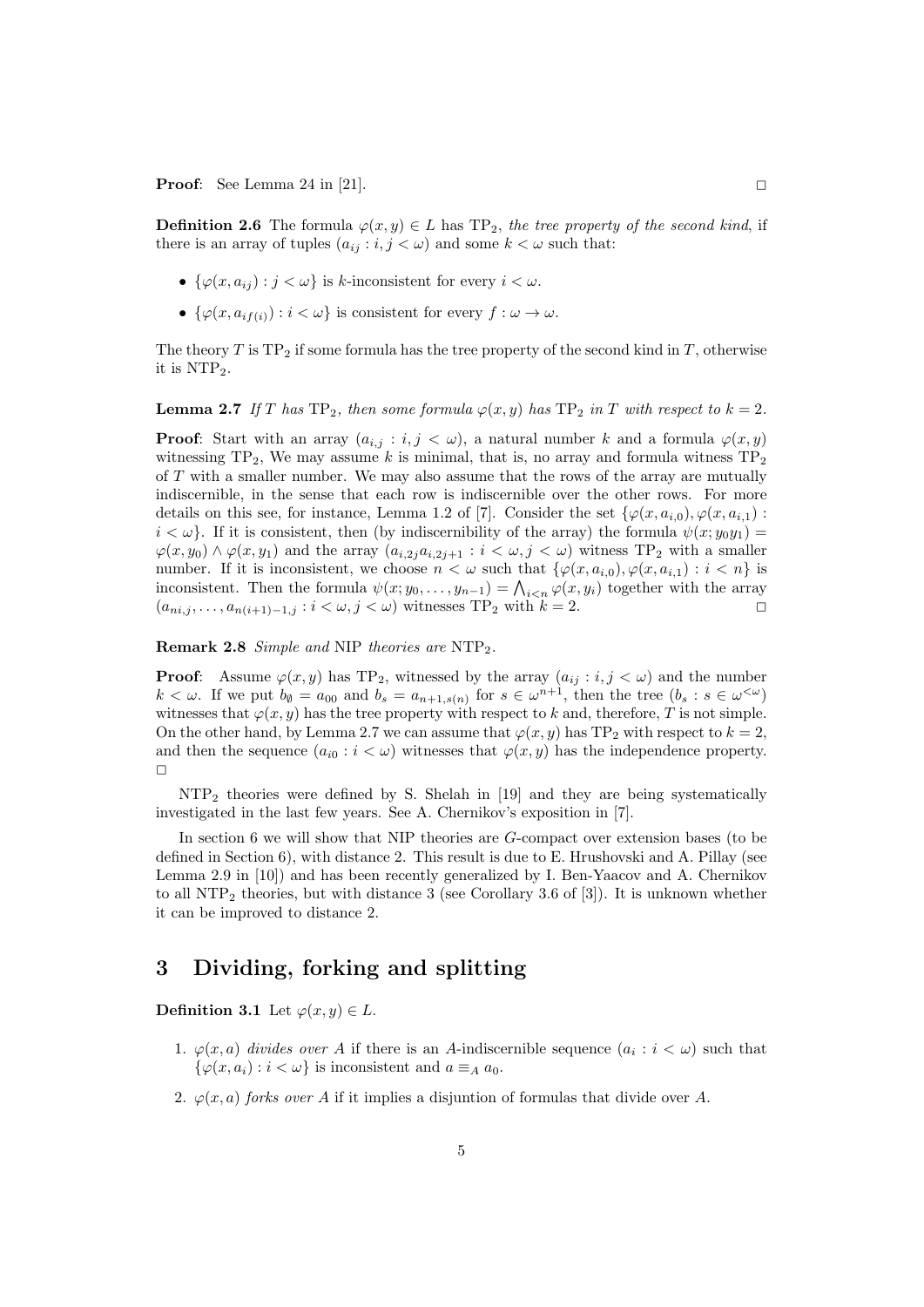3. A partial type divides (forks) over A if it implies a formula that divides (forks) over A.

Dividing implies forking. B. Kim proved in [12] that in simple theories they coincide (see also Proposition 5.17 in [4]). A basic property of dividing is that a partial type over A does not divide over A. This is false for forking in some cases. But forking has the extension property: if a type  $p(x)$  over B does not fork over  $A \subseteq B$  and  $C \supseteq B$  is given, then some complete extension of  $p(x)$  over C does not fork over A. This extension property is sometimes false for dividing.

**Definition 3.2** A type  $p(x) \in S(B)$  splits over  $A \subseteq B$  if there is a formula  $\varphi(x, y) \in L(A)$ and finite tuples  $a \equiv_A b$  such that  $\varphi(x, a) \in p(x)$  and  $\neg \varphi(x, b) \in p(x)$ . If  $a \stackrel{\text{KP}}{=} A b$  we say that KP-splits over A and if  $a \stackrel{\text{Ls}}{=} A b$ , we say that  $p(x)$  Lascar splits over A. If  $d_A(a, b) \leq 1$ we say that  $p(x)$  strongly splits over A. The type  $p(x)$  is finitely satisfiable in A if every finite subset of  $p(x)$  is realized in A. In case A is a model this means that  $p(x)$  is a coheir of  $p \restriction A$ .

We will discuss all these splitting notions and their relation to dividing and forking. We only consider the case of complete types and the results should not be extrapolated to formulas.

**Remark 3.3** In general for all  $p(x) \in S(B)$  (over  $A \subseteq B$ )

dividing  $\Rightarrow$  forking  $\Rightarrow$  not finitely satisfiable in A

and

strongly splitting  $\Rightarrow$  Lascar splitting  $\Rightarrow$  KP-splitting  $\Rightarrow$  splitting  $\Rightarrow$  not fin. sat. in A

**Proof:** Only the implications *splitting over*  $A \Rightarrow$  not finitely satisfiable in A and forking over  $A \Rightarrow not finitely satisfiable in A need some explanation. Assume  $p(x) \in S(B)$  is$ finitely satisfiable in A. If  $p(x)$  forks over A, then  $p(x) \vdash \psi_1(x, a_1) \vee \ldots \vee \psi_n(x, a_n)$  for some formulas  $\psi_i(x, y_i) \in L$  and tuples  $a_i$  such that  $\psi_i(x, a_i)$  divides over A. By finite satisfiability some  $\psi_i(x, a_i)$  is satisfied in A, which is incompatible with dividing over A.

If now  $p(x)$  splits over A, then for some tuples  $a, b \in B$ , for some formula  $\varphi(x, y) \in L(A)$ ,  $a \equiv_A b$ ,  $\varphi(x, a) \in p(x)$  and  $\neg \varphi(x, b) \in p(x)$ . Then  $\varphi(x, a) \wedge \neg \varphi(x, b)$  is satisfiable in A, contradicting the fact that  $a \equiv_A b$ .

We can obtain better results making  $B$  large over  $A$  or making  $A$  a model.

**Definition 3.4** A model N is  $\omega$ -saturated over  $A \subseteq N$  if for every finite tuple  $b \in N$  every n-type over Ab is realized in N.

**Proposition 3.5** If N is  $\omega$ -saturated over  $A \subseteq N$ , then for all  $p(x) \in S(N)$  (over A):

dividing = forking  $\Rightarrow$  strongly splitting = Lascar splitting  $\Rightarrow$  KP-splitting  $\Rightarrow$  splitting

**Proof:** forking  $\Rightarrow$  dividing. Assume  $p(x) \in S(N)$  and  $p(x) \vdash \psi_1(x, a_1) \vee \ldots \vee \psi_n(x, a_n)$ where each  $\psi_i(x, a_i)$  divides over A. There is some tuple  $a \in N$  and some formula  $\varphi(x, y) \in$ L such that  $\varphi(x, a) \in p(x)$  and  $\varphi(x, a) \vdash \psi_1(x, a_1) \vee \ldots \vee \psi_n(x, a_n)$ . By saturation of N, we can find  $b_1, \ldots, b_n \in N$  such that  $a_1, \ldots, a_n \equiv_{A} b_1, \ldots, b_n$ . Then  $\varphi(x, a) \vdash \psi_1(x, b_1) \vee$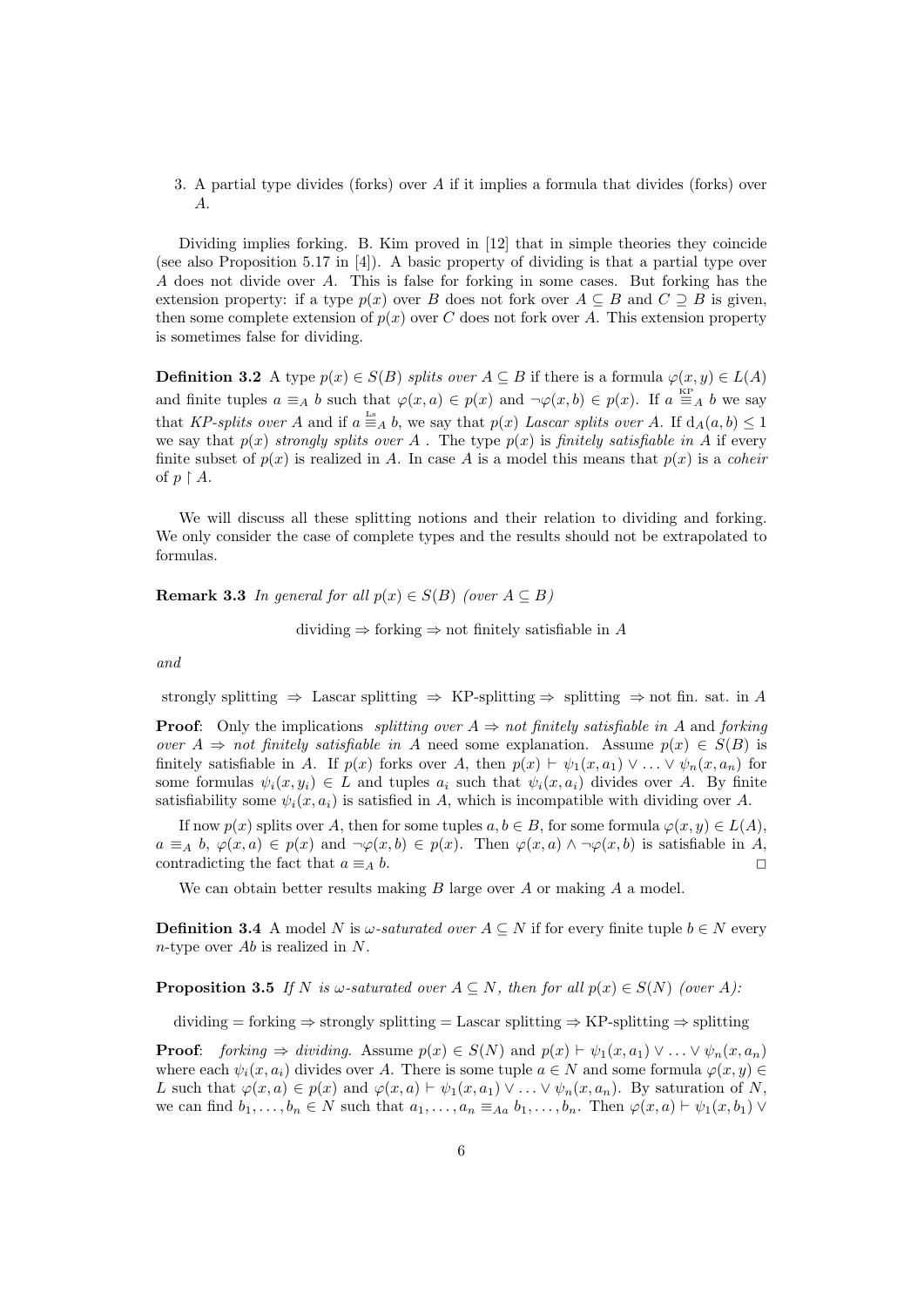$\ldots \vee \psi_n(x, b_n)$  and each  $\psi_i(x, b_i)$  divides over A. It follows that  $\psi(x, b_i) \in p(x)$  for some i, and this implies that  $p(x)$  divides over A.

dividing  $⇒$  strongly splitting. Assume the formula  $\varphi(x, a) \in p(x)$  divides over A, witnessed by the A-indiscernible sequence  $(a_i : i < \omega)$ . We can assume  $a = a_0$ . Let  $n < \omega$  be such that  $\{\varphi(x, a_i) : i \leq n\}$  is inconsistent and find, by saturation, some tuples  $a'_1, \ldots, a'_n \in B$  such that  $a_1, \ldots, a_n \equiv_{Aa} a'_1, \ldots, a'_n$ . Since  $p(x)$  is complete and consistent,  $\neg\varphi(x, a'_i) \in p(x)$  for some  $i \leq n$ . Since  $d_A(a, a'_i) \leq 1$ , this shows that  $p(x)$  strongly splits over A.

Lascar splitting  $\Rightarrow$  strongly splitting. Assume  $p(x) \in S(N)$  does not strongly split over  $A, \varphi(x,y) \in L(A), \varphi(x,a) \in p(x), b$  is a tuple of N and  $b \equiv_A a$ . We want to check that  $\varphi(x, b) \in p(x)$ . For some  $n < \omega$ ,  $d_A(a, b) \leq n$ . Choose tuples  $a_1, \ldots, a_{n+1}$  and infinite indiscernible sequences  $I_1, \ldots, I_n$  such that  $a = a_1$ ,  $b = a_{n+1}$  and  $a_i, a_{i+1} \in I$  for all i. By saturation of N, there are  $b_1, \ldots, b_n \in N$  such that  $a_1, \ldots, a_n \equiv_{Aab} b_1, \ldots, b_n$ . Then  $a = b_1$ ,  $b = b_n$  and  $d_A(b_i, b_{i+1}) \leq 1$  for all i. Inductively we see that  $\varphi(x, b_i) \in p(x)$  for all i. Hence  $\varphi(x, b) \in p(x).$ 

**Proposition 3.6** If  $A = M$  is a model and  $M \subseteq B$ , then for any  $p(x) \in S(B)$  (over M):

Lascar splitting = KP-splitting = splitting  $\Rightarrow$  not coheir

**Proof:** We need to check *splitting over*  $M \Rightarrow$  Lascar splitting over M. But this is clear since  $a \equiv_M b$  implies  $a \equiv_M b$  since any automorphism  $f \in Aut(\mathfrak{C}/M)$  is strong.

If  $T$  is NIP we can obtain more information:

Proposition 3.7 Assume T is NIP. Strongly splitting implies dividing and Lascar splitting implies forking. Hence for any  $p(x) \in S(B)$  (over  $A \subseteq B$ ):

| strongly splitting $\Rightarrow$ Lascar splitting $\Rightarrow$ KP-splitting $\Rightarrow$ |               |         |               | splitting                |
|--------------------------------------------------------------------------------------------|---------------|---------|---------------|--------------------------|
|                                                                                            |               |         |               |                          |
| dividing                                                                                   | $\Rightarrow$ | forking | $\Rightarrow$ | not finitely sat. in $A$ |

If N is  $\omega$ -saturated over A then for all  $p(x) \in S(N)$  (over A):

strongly splitting = dividing = forking = Lascar splitting = KP-splitting  $\Rightarrow$  splitting

If  $A = M \subseteq B$  is a model, then for all  $p(x) \in S(B)$  (over M):

strongly splitting  $\Rightarrow$  Lascar splitting = KP-splitting = splitting  $\Downarrow$ dividing  $=$  forking  $\Rightarrow$  not coheir

Hence, in a NIP theory if N is  $\omega$ -saturated over a model  $M \subseteq N$ , for any  $p(x) \in S(N)$ all these notions coincide, although they are stronger than not being a coheir.

**Proof:** Let T be NIP. We first prove *strongly splitting over*  $A \Rightarrow dividing\ over\ A$ . Assume  $p(x) \in S(B)$  does not divide over  $A \subseteq B$  but it strongly splits over A. For some tuples  $a, b \in B$ , for some formula  $\varphi(x, y) \in L(A)$ ,  $d_A(a, b) \leq 1$ ,  $\varphi(x, a) \in p(x)$  and  $\neg \varphi(x, b) \in p(x)$ . We may assume that there is an A-indiscernible sequence  $(a_i : i < \omega)$  with  $a_0 = a$  and  $a_1 = b$ . Then  $(a_{2i}a_{2i+1} : i < \omega)$  is A-indiscernible and, since  $\varphi(x, a) \wedge \neg \varphi(x, b)$  does not divide over A,  $\{\varphi(x, a_{2i}) \wedge \neg \varphi(x, a_{2i+1}) : i < \omega\}$  is consistent. Let c realize this set of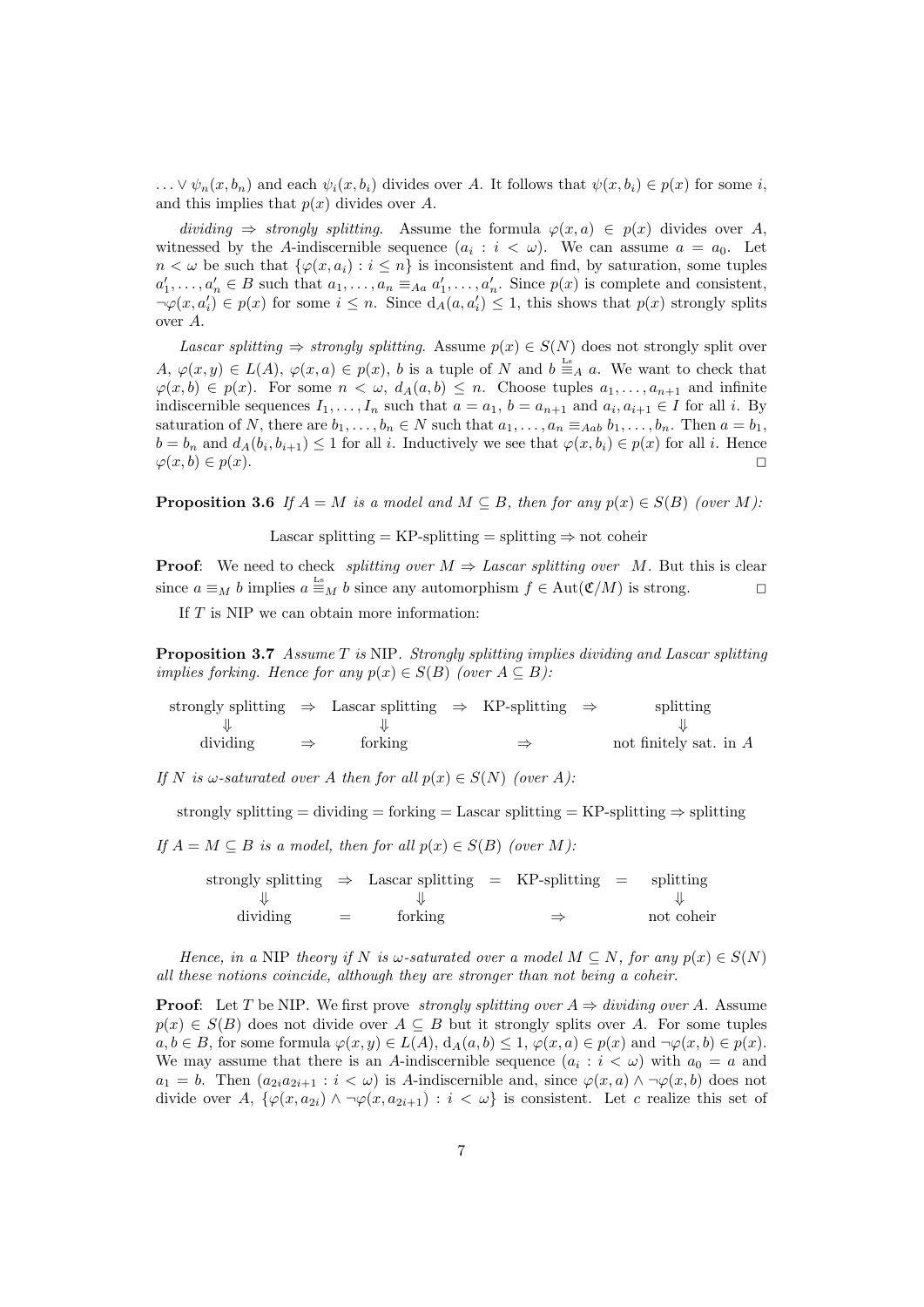formulas. Then  $\models \varphi(c, a_i)$  iff i is even. By Remark 2.4, this implies that  $\varphi(x, y)$  has the independence property.

Lascar splitting over  $A \Rightarrow$  forking over A. Assume  $p(x) \in S(B)$  does not fork over  $A \subseteq B$  and choose some model  $N \supseteq B$  which is  $\omega$ -saturated over A. There is an extension  $q(x) \in S(N)$  of  $p(x)$  that does not fork over A. Hence  $q(x)$  does not divide over A and (by NIP) it does not strongly split over A. Hence  $q(x)$  does not Lascar split over A and the same can be said of  $p(x)$ .

The proof of KP-splitting over  $A \Rightarrow$  Lascar splitting over A for  $p(x) \in S(N)$  and N  $\omega$ -saturated over  $A \subseteq N$  is postponed to the last section. See Proposition 6.6.

The implication forking over  $M \Rightarrow dividing\ over\ M$  holds more generally for all NTP<sub>2</sub> theories. This was first proven by A. Chernikov and I. Kaplan in [8]. For a simplified proof see [2].

The following diagram summarizes the implications in the general case:

$$
B \omega
$$
-sat./A  
dividing  $\frac{B \omega$ -sat./A  
dividing  $\frac{B \omega$ -sat./A}  
dividing  $\frac{C}{\omega$ -sat./A}  
dividing  $\frac{C}{\omega$ -sat./A}  
for king  $\frac{C}{\omega}$  for king

If moreover  $T$  is NIP, the diagram is as follows:



# 4 Product of types

**Definition 4.1** Following Lascar [15], we say that a set B is *complete* over  $A \subseteq B$  if every  $n$ -type over A is realized in B. It is the right assumption to guarantee the existence of nonsplitting extensions.

**Proposition 4.2** If B is complete over  $A \subseteq B$ ,  $p(x) \in S(B)$  does not split over A and  $B \subseteq C$ , then there is a unique type  $q(x) \in S(C)$  extending  $p(x)$  that does not split over A.

#### Proof: We define:

$$
q(x) = p(x) \cup \{ \varphi(x, a) : \varphi(x, y) \in L(A), a \in C \text{ and } \varphi(x, a') \in p(x) \text{ for some } a' \equiv_A a \}.
$$

The type should extend  $q(x)$ . Since B is complete over A,  $q(x)$  is a complete type over C (if consistent). This proves the uniqueness. We now check the consistency of  $q(x)$ . Assume, searching for a contradiction, that  $p(x) \vdash \neg \varphi_1(x, a_1) \vee \ldots \vee \neg \varphi_n(x, a_n)$  where  $a_i \in C, \ \varphi_i(x, y_i) \in L(A), \ a_i \equiv_A a'_i \text{ and } \varphi_i(x, a'_i) \in p(x) \text{ for each } i. \text{ Choose a formula}$  $\theta(x, b) \in p(x)$  which implies the disjunction and choose tuples  $b', a''_1, \ldots, a''_n$  in B such that  $b', a''_1, \ldots, a''_n \equiv_A b, a_1, \ldots, a_n$ . Then  $\theta(x, b') \in p(x)$  and  $\theta(x, b') \vdash \neg \varphi_1(x, a''_1) \vee \ldots \vee$  $\neg \varphi_n(x, a''_n)$ . For some  $i, \neg \varphi_i(x, a''_i) \in p(x)$ , which contradicts non-splitting of  $p(x)$  over A since  $a_i'' \equiv_A a_i$ . The contract of the contract of the contract of the contract of the contract of the contract of the contract of the contract of the contract of the contract of the contract of the contract of the contract of the contrac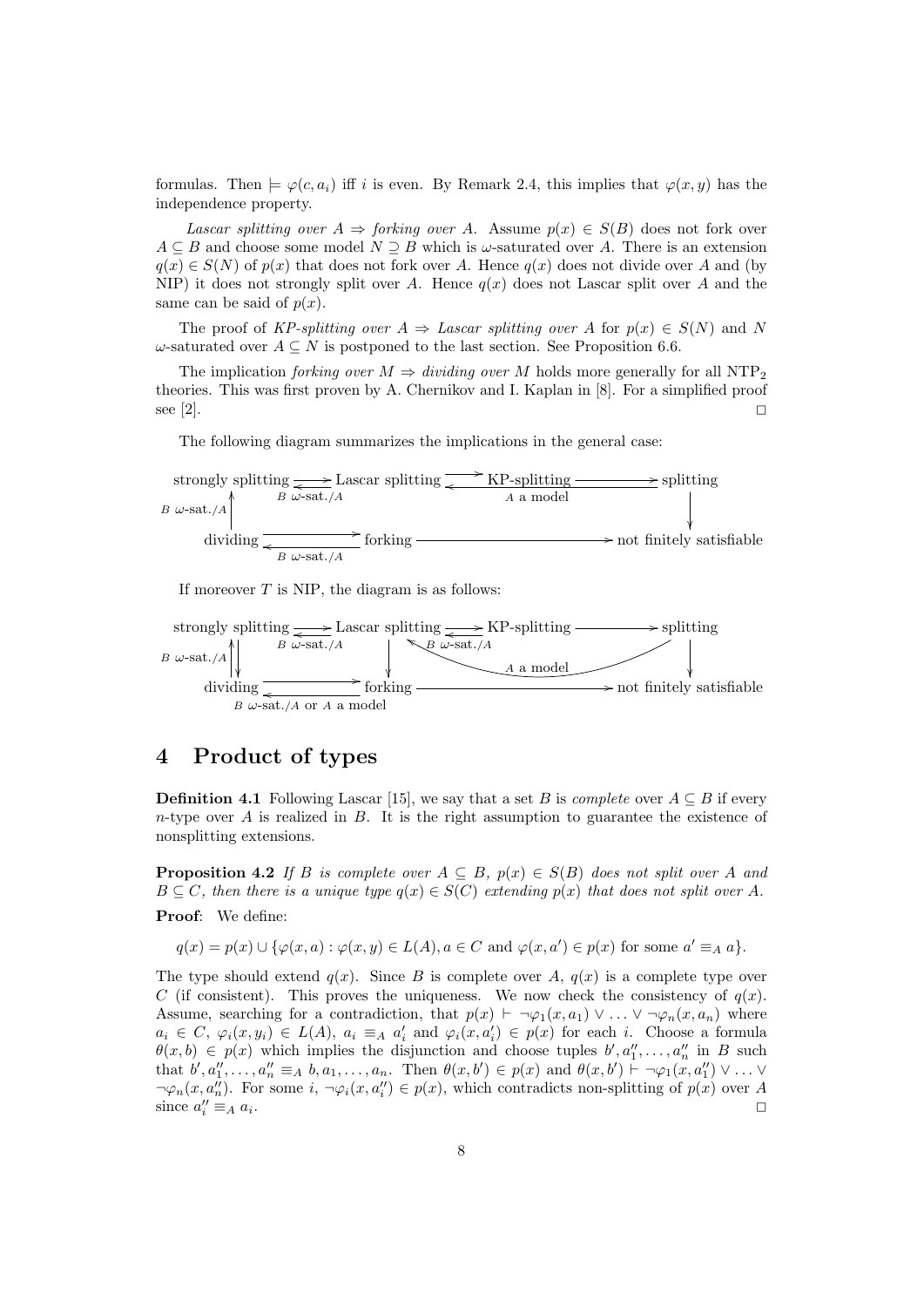**Definition 4.3** We will denote  $p|_A C$  the unique nonsplitting extension of  $p(x) \in S(B)$  over  $C$  as in the previous proposition. See the next remark to evaluate the dependency on  $A$ .

**Remark 4.4** Assume B is AA'-complete and  $p(x) \in S(B)$  does not split over A nor over A'. Then for every  $C \supseteq B$ ,  $p|_A C = p|_{A'} C$ .

**Proof:** Let  $\varphi(x, y) \in L(A)$ ,  $a \in C$  and  $\varphi(x, a) \in p|_A C$ . Choose a tuple  $b \in B$  such that  $a \equiv_{AA'} b$ . Since  $a \equiv_A b$ ,  $\varphi(x, b) \in p \subseteq p|_{A'}C$ . Since  $a \equiv_{A'} b$ ,  $\varphi(x, a) \in p|_{A'}C$ .

Remark 4.5 If  $A \subseteq B \subseteq C \subseteq D$ , B is complete over A and  $p(x) \in S(B)$  does not split over A, then:

- 1.  $(p|_A C)|_A D = p|_A D$
- 2. If the sequence  $(a_i : i < \omega)$  is such that  $a_i \models p \mid_A Ba_{\leq i}$  for all  $i < \omega$ , then  $(a_i : i < \omega)$ is B-indiscernible.

**Proof:** 1. Clear, since  $(p|_A C)|_A D$  extends p and does not split over A.

2. By induction on  $n < \omega$  we prove that for all  $i_0 < \ldots < i_n < \omega, a_{i_0}, \ldots, a_{i_n} \equiv_B$  $a_0, \ldots, a_n$ . The case  $n = 0$  is obvious. For the case  $n + 1$ , assume  $\varphi(x_0, \ldots, x_{n+1}) \in$  $L(B)$ ,  $i_0 < \ldots < i_{n+1}$  and  $\models \varphi(a_{i_0}, \ldots, a_{i_{n+1}})$ . Then  $\varphi(a_{i_0}, \ldots, a_{i_n}, x) \in p|_A Ba_{\leq i_{n+1}}$ and by nonsplitting and the inductive hypothesis,  $\varphi(a_0, \ldots, a_n, x) \in p|_A Ba_{\leq n+1}$ . Hence  $\models \varphi(a_0, \ldots, a_{n+1}).$ 

**Definition 4.6** Let  $B \supseteq A$  be complete over A and assume  $q(y) \in S_n(B)$  does not split over A. For any  $p(x) \in S_x(B)$  the product  $p \otimes_A q$  is the only type in  $S_{xy}(B)$  such that for all  $a, b$ :

$$
ab \models p \otimes_A q \Leftrightarrow a \models p \text{ and } b \models q \mid_A Ba
$$

Note that this is independent of the choice of a, b: if  $a', b'$  is another choice, then  $ab \equiv_B a'b'$ . Sometimes the product is defined in the reverse order: one assumes  $p(x)$  does not split over A, takes  $b \models q$  and  $a \models p|_A Bb$  and sets  $p \otimes_A q = \text{tp}(ab/B)$ .

**Lemma 4.7** Assume B is complete over  $A \subseteq B$  and  $p(x), q(y), r(z) \in S(B)$  and  $q(y), r(z)$ do not split over A. Then:

- 1.  $p \otimes_A q$  and  $q \otimes_A r$  do not split over A.
- 2.  $p \otimes_A (q \otimes_A r) = (p \otimes_A q) \otimes_A r$ .
- 3. For any  $C \supseteq B$ ,  $(q \otimes_A r)|_A C = q|_A C \otimes_A r|_A C$

**Proof:** 1. We check this for  $p \otimes_A q$ . Assume  $\varphi(x, y, u) \in L(A)$ , c, c' are tuples of B such that  $c \equiv_A c'$ ,  $ab \models p \otimes_A q$  and  $\models \varphi(a, b, c)$ . Then  $\varphi(a, y, c) \in q \mid_A Ba$ , a type that does not split over A. Hence  $\varphi(a, y, c') \in q|_A Ba$  and  $\models \varphi(a, b, c')$ .

- 2. If  $a \models p, b \models q \mid_A a$  and  $c \models r \mid_A ab$ , then  $ab \models p \otimes_A q$  and  $abc \models (p \otimes_A q) \otimes_A r$ .
- 3. Clear, since  $q|_AC \otimes_A r|_AC$  is an extension of  $q \otimes_A r$  that does not split over A.  $\square$

**Definition 4.8** If B is complete over  $A \subseteq B$  and  $p(x) \in S(B)$  does not split over A, the power  $p^{(n)}$ <sup>A</sup> is defined as the *n*-times iterated product  $p \otimes_A \ldots \otimes_A p$ . More generally, we can define for any ordinal  $\alpha$  the power  $p^{(\alpha)_A}$  as the type over B of a sequence  $(a_i : i < \alpha)$ such that  $a_i \models p|_{A}a_{\leq i}$  for all  $i < \alpha$ . These types do not split over A.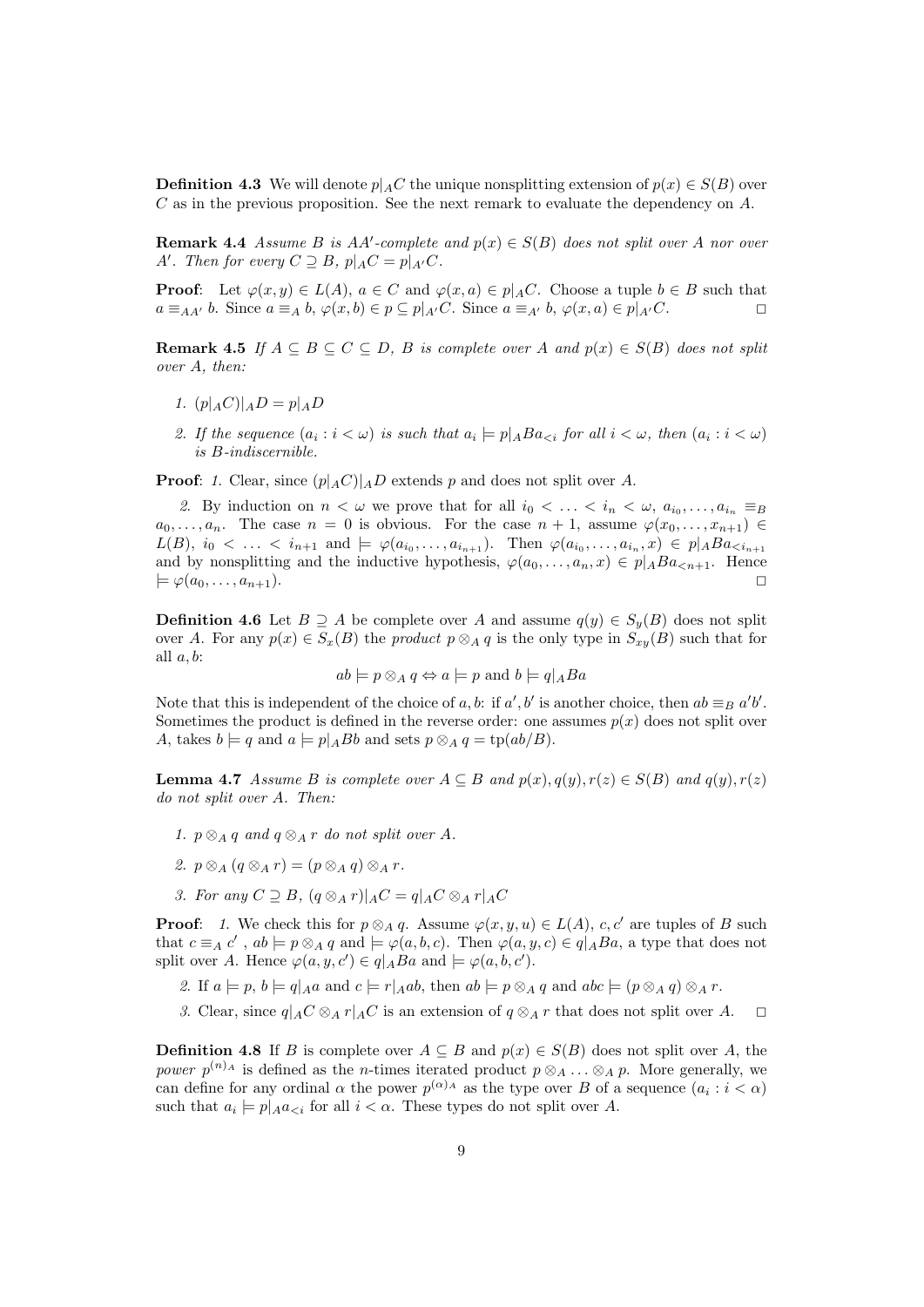Being complete over a subset A is a weaker condition than being a model  $\omega$ -saturated over A. However, forking still implies splitting in this situation.

**Remark 4.9** Let B be complete over  $A \subseteq B$  and assume  $p(x) \in S(B)$  forks over A. Then  $p(x)$  splits over A.

**Proof:** Suppose  $p(x)$  does not split over A. Let  $N \supseteq B$  be  $\omega$ -saturated over A. Let  $q(x) = p(x)|_A N$ . Since  $q(x) \in S(N)$  does not split over A, by Proposition 3.5 it does not fork over A. Then  $p(x)$  does not fork over A, a contradiction.

A similar treatment of Lascar splitting is possible. We can define B to be Lascar complete over  $A \subseteq B$  if for every finite tuple a there is some  $a' \in B$  such that  $a' \stackrel{\text{Ls}}{=} A a$ . An analogous of Proposition 4.2 holds: if B is Lascar complete over B and  $C \supseteq B$ , any type  $p(x) \in S(B)$  that does not Lascar split over A has a unique extension  $q(x) \in S(C)$  that does not Lascar split over A. Using this we can prove, as in Remark 4.9, that if  $p(x) \in S(B)$ forks over  $A \subseteq B$  and B is Lascar complete over A, then  $p(x)$  Lascar splits over A.

## 5 Global types

**Definition 5.1** A global type is a type  $\mathfrak{p}(x)$  over the monster model  $\mathfrak{C}$ . Every automorphism  $f \in Aut(\mathfrak{C})$  moves  $\mathfrak{p}(x)$  to some *conjugate* 

$$
\mathfrak{p}^f(x) = \{ \varphi(x, f(a)) : \varphi(x, y) \in L, \varphi(x, a) \in \mathfrak{p}(x) \}
$$

We say that  $\mathfrak{p}(x)$  is A-invariant if  $\mathfrak{p}^f(x) = \mathfrak{p}(x)$  for all  $f \in Aut(\mathfrak{C}/A)$ . Similarly, we say that it is  $KP$ -invariant over A or bdd(A)-invariant if it is fixed under the action of  $Aut(\mathfrak{C}/\text{bdd}(A))$  and we say that it is Lascar invariant over A if it is fixed under the action of Autf $({\mathfrak C}/A)$ .

**Remark 5.2** 1.  $\mathfrak{p}(x)$  is A-invariant iff it does not split over A.

- 2.  $\mathfrak{p}(x)$  is bdd(A)-invariant iff it does not KP-split over A.
- 3.  $\mathfrak{p}(x)$  is Lascar invariant over A iff it does not Lascar split over A.
- **Remark 5.3** 1. Since the monster model is  $\omega$ -saturated over A, for any global type  $\mathfrak{p}(x)$ , over any small set A:

 $dividing = forking \Rightarrow strongly splitting = Lascar splitting$ 

2. If A is a model, then additionally:

 $invariant = KP-invariant = Laser invariant$ 

3. In a NIP theory,  $\mathfrak{p}(x)$  does not divide over A iff it does not fork over A iff it is Lascar invariant over  $A$  iff it is KP-invariant over  $A$ . If additionally  $A$  is a model, these conditions are also equivalent to being A-invariant.

Recall that a global type  $p(x)$  is A-definable if for each  $\varphi(x, y) \in L$  the set  $\{a : \varphi(x, a) \in L\}$  $p(x)$  is definable over A. The type is definable if it is A-definable for some small set A.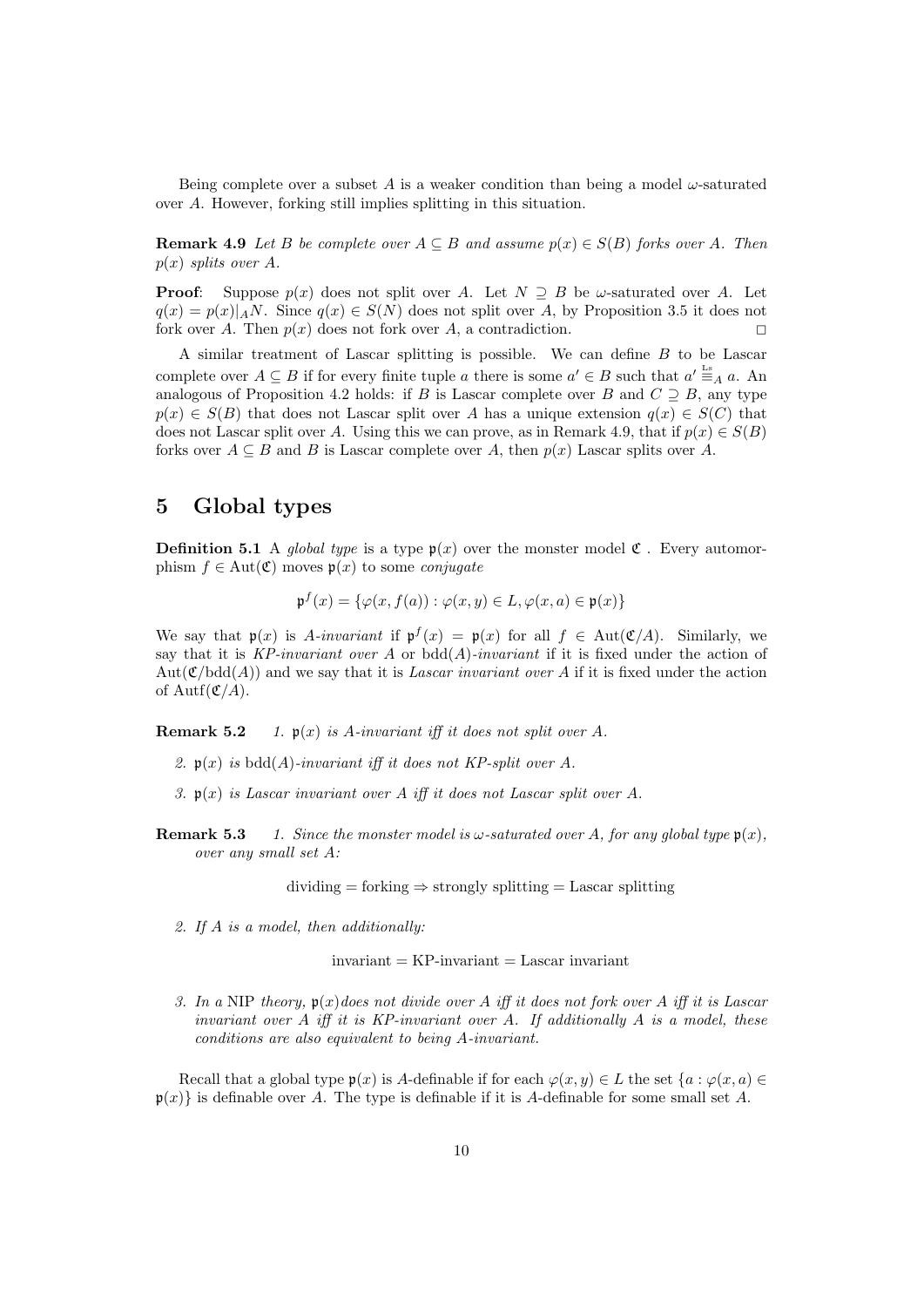**Remark 5.4** Assume  $\mathfrak{p}(x)$  is definable. Then  $\mathfrak{p}(x)$  is definable over A iff it is A-invariant.

**Proof:** Let  $X_{\varphi} = \{a : \varphi(x, a) \in \mathfrak{p}(x)\}\$ . If  $\mathfrak{p}$  is A-definable, then  $f(X_{\varphi}) = X_{\varphi}$  and hence  $\mathfrak{p}^f = \mathfrak{p}$  for every  $f \in \text{Aut}(\mathfrak{C}/A)$ . For the other direction use Remark 1.2.

**Definition 5.5** A global type  $p(x)$  is called *invariant* if it is A-invariant for some set A.

Remark 5.6 If  $\mathfrak{p}(x)$  is A-invariant,  $B \supseteq A$  is complete over A, and  $p(x) = \mathfrak{p} \restriction B$ , then  $p(x)|_A \mathfrak{C} = \mathfrak{p}(x).$ 

**Proof:**  $\mathfrak{p}(x)$  is an extension of  $p(x)$  that does not split over A.

Let q be an invariant global type. There are different ways to define the product  $\mathfrak{p} \otimes \mathfrak{q}$ . One option is to step outside the monster model  $\mathfrak C$  and work in another monster model  $\mathfrak C'$ extending  $\mathfrak C$  where every type over  $\mathfrak C$  and any small subset of  $\mathfrak C'$  is realized. Then we can realize  $a \models \mathfrak{p}$  and  $b \models \mathfrak{q} | \mathfrak{C}a$  in  $\mathfrak{C}'$  and define  $\mathfrak{p} \otimes \mathfrak{q} = \text{tp}(ab/\mathfrak{C})$ . By Remark 4.4, this is independent of the choice of the small set  $A$  over which  $\mathfrak q$  is invariant. Another equivalent possibility is to choose a set  $B \supseteq A$  which is complete over A and define  $\mathfrak{p} \otimes \mathfrak{q} = (\mathfrak{p})$  $B \otimes_A \mathfrak{q} \restriction B)|_A \mathfrak{C}$ . There is a third option, described in the next result.

**Remark 5.7** Let  $q(x)$  and  $q(y)$  be global types, let A be a small set and assume  $q(y)$  is A-invariant. For each  $C \supseteq A$  let  $r_C(x, y) = \text{tp}(ab/C)$ , where  $a \models \mathfrak{p} \restriction C$  and  $b \models \mathfrak{q} \restriction Ca$ . Note that  $r_C$  is well-defined independently of the choice of a and b. Since  $C \subseteq C'$  implies  $r_C \subseteq r_{C'}$  the type  $\mathfrak{r}(x,y) = \bigcup_{C \supseteq A} r_C$  is a global type. Then  $\mathfrak{r} = \mathfrak{p} \otimes \mathfrak{q}$ .

**Proof:** We first check that  $r_C(x, y)$  is well-defined. Assume  $a_i \models \mathfrak{p} \restriction C$  and  $b_i \models \mathfrak{q} \restriction Ca_i$ for  $i = 1, 2$ . Choose  $f \in Aut(\mathfrak{C}/C)$  such that  $f(a_1) = a_2$  and let  $b = f(b_1)$ . Since  $\mathfrak{q}^f = \mathfrak{q}$ ,  $b \models \mathfrak{q} \restriction Ca_2$  and hence  $a_1b_1 \equiv_C a_2b \equiv_C a_2b_2$ .

For the rest it is enough to show that  $r_B = \mathfrak{p} \restriction B \otimes_A \mathfrak{q} \restriction B$  for every  $B \supseteq A$  complete over A. And this is clear, because  $(\mathfrak{q} \restriction B)|_A B a = \mathfrak{q} \restriction B a$  for any  $a \models \mathfrak{p} \restriction B$ .

More generally, one can define in a similar way the power  $\mathfrak{p}^{(\alpha)} = \mathfrak{p}^{(\alpha)}(x_i : i < \alpha)$  for any invariant type **p** and any ordinal  $\alpha$ . We set  $\mathfrak{p}^{(\alpha+1)}(x_i : i \leq \alpha) = \mathfrak{p}^{(\alpha)}(x_i : i < \alpha) \otimes \mathfrak{p}(x_\alpha)$ and for limit  $\alpha$ ,  $\mathfrak{p}^{(\alpha)}(x_i : i < \alpha) = \bigcup_{\beta < \alpha} \mathfrak{p}^{(\beta)}(x_i : i < \beta).$ 

Remark 5.8 1. If q is A-invariant, then  $\mathfrak{p} \otimes \mathfrak{q}$  is A-invariant.

- 2. If  $\mathfrak{q}, \mathfrak{r}$  are invariant types, then  $\mathfrak{p} \otimes (\mathfrak{q} \otimes \mathfrak{r}) = (\mathfrak{p} \otimes \mathfrak{q}) \otimes \mathfrak{r}$ .
- 3. If  $\mathfrak p$  is A-invariant, then  $\mathfrak p^{(\alpha)}$  is A-invariant for every ordinal  $\alpha$ .
- 4. If  $\mathfrak p$  is A-invariant, then any realization  $(a_i : i < \alpha)$  of the power  $\mathfrak p^{(\alpha)}$  is an Aindiscernible sequence.

**Proof:** By Lemma 4.7.  $\Box$ 

**Definition 5.9** A Morley sequence in  $\mathfrak{p}$  over A is a sequence  $(a_i : i < \alpha)$  such that  $a_i \models$  $\mathfrak{p} \restriction Aa_{\leq i}$  for all  $i < \alpha$ .

**Remark 5.10** Let  $\mathfrak p$  be A-invariant. A sequence  $(a_i : i < \alpha)$  is a Morley sequence in  $\mathfrak p$ over A iff it realizes  $\mathfrak{p}^{(\alpha)} \restriction A$ .

**Proof:** Induction on  $\alpha$ .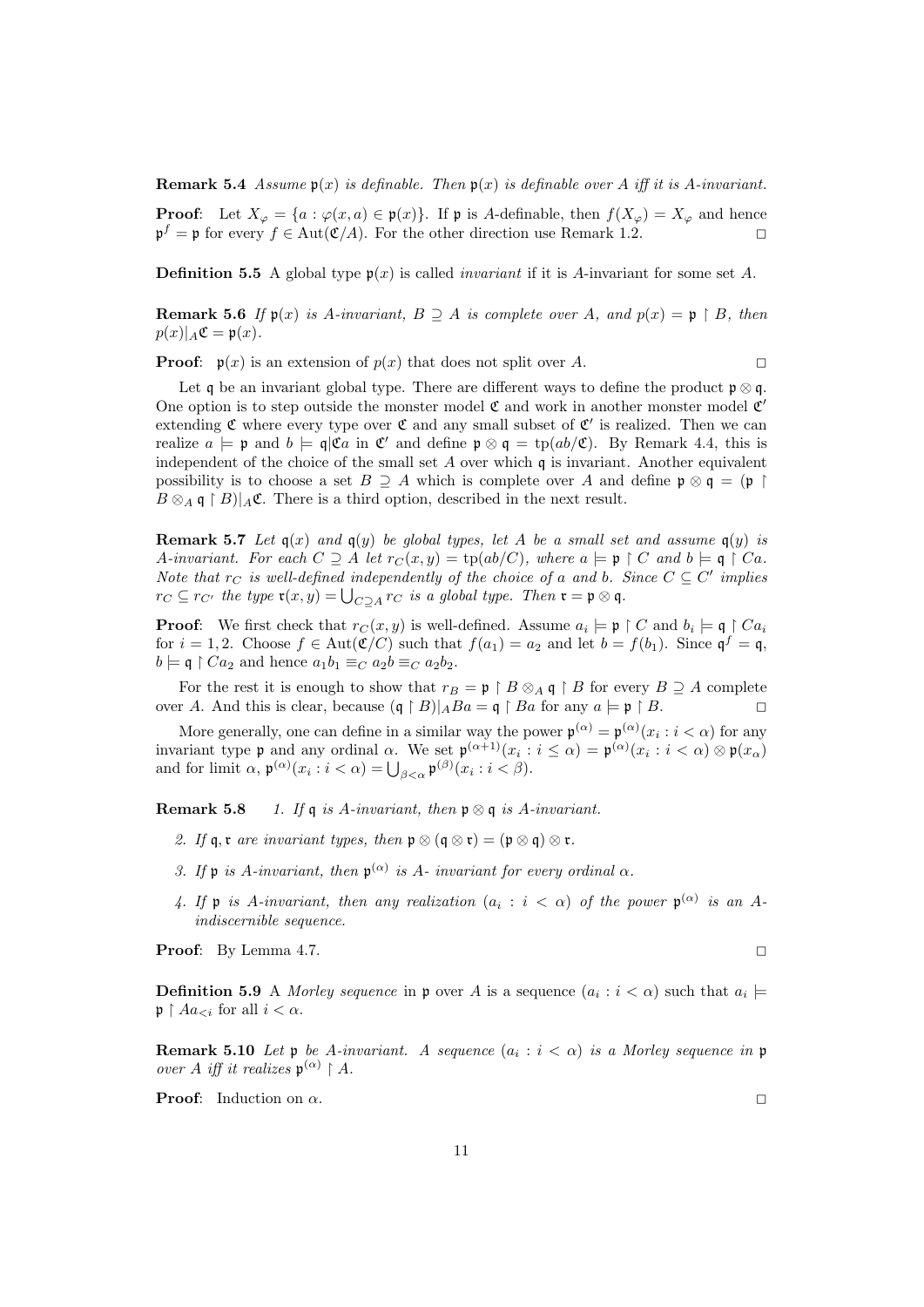**Lemma 5.11**  $\mathfrak{p}(x)$  is Lascar invariant over A if and only if it is M-invariant for every model  $M \supseteq A$ .

**Proof:** If  $A \subseteq M$ , then Aut $(\mathfrak{C}/M) \subseteq$  Autf $(\mathfrak{C}/A)$ . On the other hand, every strong automorphism  $f \in \text{Autf}(\mathfrak{C}/A)$  is of the form  $f = f_1 \circ \ldots \circ f_n$  where for every i,  $f_i \in$ Aut $(\mathfrak{C}/M_i)$  for some model  $M_i \supseteq A$ .

In particular, Lascar invariant types are invariant. Hence product and powers are welldefined.

**Remark 5.12** If  $\mathfrak{p}$  is Lascar invariant over A, then  $\mathfrak{p}^{(\alpha)}$  is Lascar invariant over A for every ordinal α.

**Proof:** By Lemma 5.11 and Remark 5.8.  $\Box$ 

# 6 G-compactness in NIP theories

**Lemma 6.1** Assume the global type  $\mathfrak{p}(x)$  is Lascar invariant over A. Any realization  $(a_i :$  $i < \omega$ ) of  $\mathfrak{p}^{(\omega)} \upharpoonright A$  is A-indiscernible.

**Proof:** Assume  $(a_i : i < \omega) \models \mathfrak{p}^{(\omega)} \restriction A$  and choose a model  $M \supseteq A$ . Then  $\mathfrak{p}$  is M-invariant. Let  $(a_i' : i < \omega) \models \mathfrak{p}^{(\omega)} \upharpoonright M$ . By Remark 5.8  $(a_i' : i < \omega)$  is M-indiscernible and hence A-indiscernible. Since  $(a_i : i < \omega) \equiv_A (a'_i : i < \omega)$ , clearly  $(a_i : i < \omega)$  is A-indiscernible.  $\Box$ 

**Theorem 6.2 (Hrushovski-Pillay)** Let  $\mathfrak{p}(x)$  be a global type, Lascar invariant over A. If  $a \stackrel{\text{Ls}}{=} A b$  are realizations of  $\mathfrak{p} \restriction A$ , then there is some realization  $(a_i : i < \omega)$  of  $\mathfrak{p}^{(\omega)} \restriction A$  such that the sequences  $a, a_0, a_1, \ldots$  and  $b, a_0, a_1, \ldots$  are both A-indiscernible. Hence  $d_A(a, b) \leq 2$ .

**Proof:** We can assume  $a \models \mathfrak{p} \restriction M$  for some model  $M \supseteq A$ . The reason is that we can choose a model  $N \supseteq A$ , some  $c \models \mathfrak{p} \restriction N$  and some automorphism  $f \in Aut(\mathfrak{C}/A)$  sending c to a. Then put  $M = f(N)$ , and let  $\mathfrak{q} = \mathfrak{p}^f$  be the A-conjugate of p by f. Notice that  $a \models \mathfrak{q} \restriction M$ . Since f maps a Morley sequence in p over N into a Morley sequence in q over M, it follows that  $\mathfrak{p}^{(\omega)} \restriction A = \mathfrak{q}^{(\omega)} \restriction A$ .

Now let  $(a_i : i < \omega)$  be a realization of  $\mathfrak{p}^{(\omega)} \restriction Mab$ . It follows that the sequence  $a, a_0, a_1, \ldots$  is a Morley sequence in p over M and therefore it is M-indiscernible and Aindiscernible. We claim that for each  $n < \omega$ ,  $a \equiv_{Aa_0,...,a_n} b$ , which implies that also  $b, a_0, a_1, \ldots$ , is A-indiscernible. Let  $\varphi(x, y_0, \ldots, y_n) \in L(A)$ . Since  $\mathfrak{p}^{(\omega)}$  does not Lascar split over A,

$$
\models \varphi(a, a_0, \dots, a_n) \Leftrightarrow \varphi(a, y_0, \dots, y_n) \in \mathfrak{p}^{(\omega)} \Leftrightarrow \varphi(b, y_0, \dots, y_n) \in \mathfrak{p}^{(\omega)} \Leftrightarrow \models \varphi(b, a_0, \dots, a_n).
$$

Corollary 6.3 If T is NIP and  $p(x) \in S(A)$  does not fork over A, then for any realizations  $a, b \text{ of } p(x): a \stackrel{\text{Ls}}{=} A b \text{ if and only if } d_A(a, b) \leq 2.$ 

**Proof:** If  $p(x) \in S(A)$  does not fork over A, it has a global nonforking extension  $p(x)$ . Since T is NIP,  $\mathfrak{p}(x)$  is Lascar invariant over A.

An extension base is a set  $A$  such that no type over  $A$  forks over  $A$ . It follows that any NIP theory is G-compact over extension bases.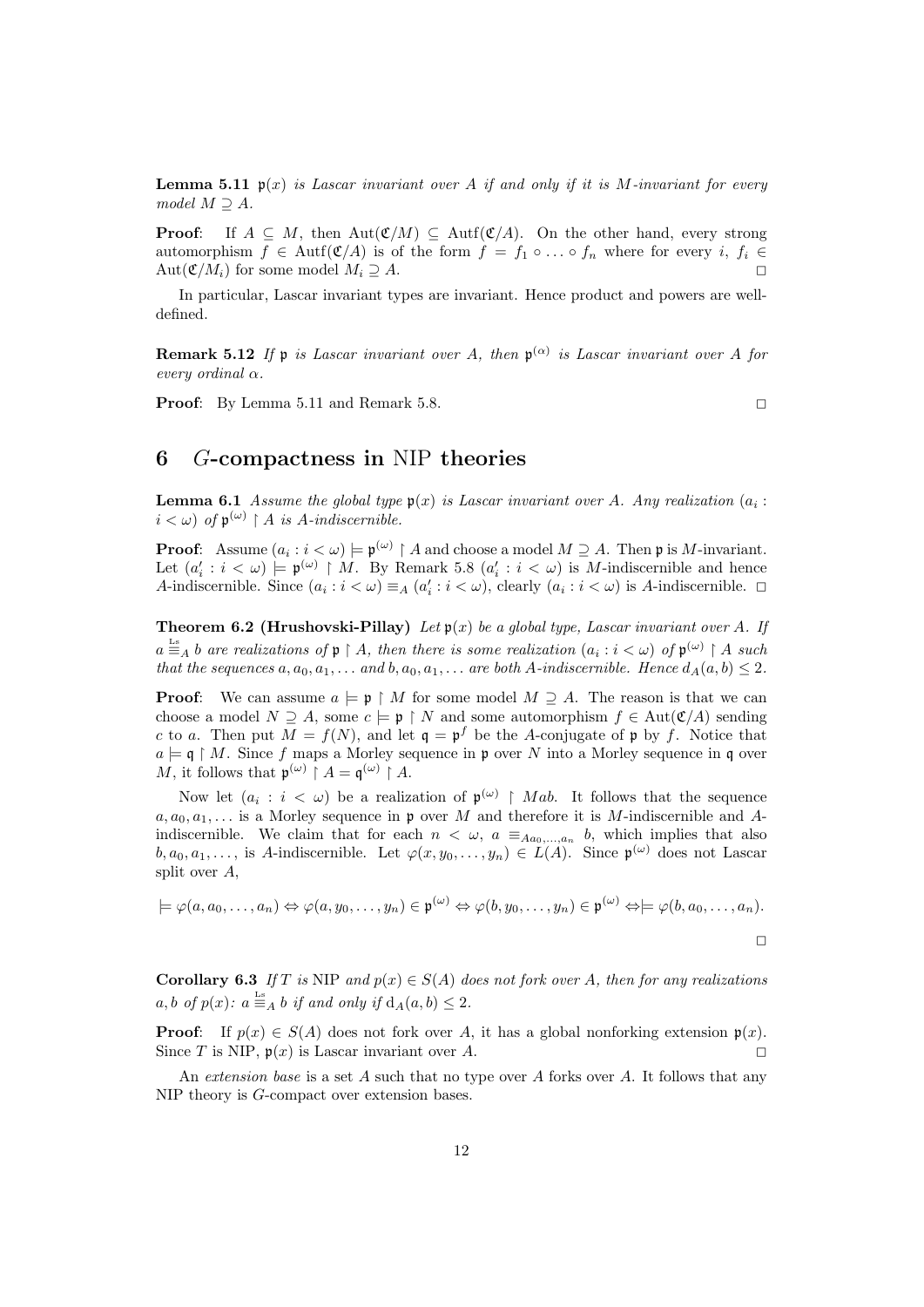**Lemma 6.4** Let T be NIP and let  $\mathfrak{p}_1(x), \mathfrak{p}_2(x)$  be global types, Lascar invariant over A. If there is a realization  $I = (a_i : i < \omega)$  of  $\mathfrak{p}_1^{(\omega)} \upharpoonright A$ , such that  $\mathfrak{p}_1 \upharpoonright AI = \mathfrak{p}_2 \upharpoonright AI$ , then  $\mathfrak{p}_1 = \mathfrak{p}_2$ .

**Proof:** Notice that  $I \models \mathfrak{p}_1^{(\omega)} \restriction M$  for some model  $M \supseteq A$ . We claim that if  $I' = (a_i :$  $i < \alpha$ ) is an A-indiscernible sequence extending I, then I'c is also A-indiscernible for any  $c \models \mathfrak{p}_1 \upharpoonright AI'$  or  $c \models \mathfrak{p}_2 \upharpoonright AI'$ . Consider the case  $c \models \mathfrak{p}_1 \upharpoonright AI'$ . Assume  $i_0 < \ldots < i_n < \alpha$ ,  $\psi(x_0,\ldots,x_n,y)\in L(A)$  and  $\models \psi(a_{i_0},\ldots,a_{i_n},c)$ . Then  $\psi(a_{i_0},\ldots,a_{i_n},y)\in\mathfrak{p}_1$ . Since  $\mathfrak{p}_1$ does not Lascar-split over A and  $a_{i_0} \ldots a_{i_n} \stackrel{\text{Ls}}{=} A \ a_0 \ldots a_n, \ \psi(a_0, \ldots, a_n, y) \in \mathfrak{p}_1$ . Since  $a_{n+1} \models \mathfrak{p}_1 \upharpoonright Ma_0 \ldots a_n, \models \psi(a_0, \ldots, a_n, a_{n+1})$ . The case  $c \models \mathfrak{p}_1 \upharpoonright A I'$  is similar but uses the assumption  $\mathfrak{p}_1 \upharpoonright AI = \mathfrak{p}_2 \upharpoonright AI$ .

Now assume  $\varphi(x, y) \in L$ ,  $\varphi(x, b) \in \mathfrak{p}_1$  and  $\neg \varphi(x, b) \in \mathfrak{p}_2$ . Construct  $(c_i : i < \omega)$  in such a way that  $c_{2i} \models \mathfrak{p}_1 \restriction A\text{I}bc_{\leq 2i}$  and  $c_{2i+1} \models \mathfrak{p}_2 \restriction A\text{I}bc_{\leq 2i+1}$ . Note that I is A-indiscernible. By the claim  $I^{\frown}(c_i : i < \omega)$  is also A-indiscernible. Since  $\models \varphi(a_{2i}, b)$  and  $\models \varphi(a_{2i+1}, b)$ ,  $\varphi(x, y)$  has the independence property, a contradiction.

**Lemma 6.5** Let T be NIP, let  $f \in Aut(\mathfrak{C}/A)$  and let p be a global type which is Lascar invariant over A. Assume that for each  $n < \omega$ , for each  $a \models \mathfrak{p}^{(n)} \restriction A$ ,  $a \stackrel{\text{Ls}}{=} A$  f(a). Then  $\mathfrak{p}^f = \mathfrak{p}.$ 

**Proof:** Let  $I = (a_i : i < \omega) \models \mathfrak{p}^{(\omega)} \upharpoonright A$ . By Lemma 6.4 it will suffice to prove  $\mathfrak{p} \upharpoonright A I =$  $\mathfrak{p}^f \restriction AI.$  Let  $\varphi(x, y_0, \ldots, y_n) \in L(A)$  and assume  $\varphi(x, a_0, \ldots, a_n) \in \mathfrak{p}$ . Since the tuple  $a_0, \ldots, a_n$  realizes  $\mathfrak{p}^{(n+1)} \restriction A$ , by assumption  $a_0, \ldots, a_n \stackrel{\text{Ls}}{=} A f(a_0), \ldots, f(a_n)$ . Since  $\mathfrak{p}$  does not Lascar split over  $A, \varphi(x, f(a_0), \ldots, f(a_n)) \in \mathfrak{p}$ . This shows that  $\mathfrak{p} \restriction A I \supseteq \mathfrak{p}^f \restriction A I$ . Repeating the argument for  $f^{-1}$ ,  $\mathfrak{p} \restriction AI \subseteq \mathfrak{p}^f$  $\uparrow AI.$ 

**Proposition 6.6** Assume T has NIP. Let M be  $\omega$ -saturated over  $A \subseteq M$  and  $p(x) \in$  $S(M)$ . Then p Lascar splits over A if and only if p KP-splits over A.

**Proof:** We only need to prove the direction from right to left. If  $p(x)$  does not Lascar split over A, then it does not fork over A and therefore it has a global extension  $\mathfrak p$  which does not fork over A. Hence  $\mathfrak p$  is Lascar invariant over A. It is enough to check that  $\mathfrak p$  is  $\text{bdd}(A)$ -invariant. For this purpose, let  $f \in \text{Aut}(\mathfrak{C}/\text{bdd}(A))$  and let us prove that  $\mathfrak{p}^f = \mathfrak{p}$ using Lemma 6.5. Let  $a \models \mathfrak{p}^{(n)} \restriction A$ . Note that  $f(a)$  also realizes  $\mathfrak{p}^{(n)} \restriction A$  and  $a \stackrel{\text{KP}}{=} A f(a)$ . Since  $\mathfrak{p}^{(n)}$  does not fork over A, by Corollary 6.3,  $a \stackrel{\text{Ls}}{=} A f(a)$ .

Remark 6.7 Using the comments made on Lascar completeness after Remark 4.9 we can easily obtain a sharper version of Proposition 6.6: If  $T$  is NIP and  $B$  is Lascar complete over  $A \subseteq B$ , then for any  $p(x) \in S(B)$ , p Lascar splits over A if and only if p KP-splits over A.

There are non G-compact theories. The first example was due to M. Ziegler and it is presented in [5]. There are also  $\omega$ -categorical examples (see [11] and [6]). L. Newelski proved in [16] that in any small theory, for finites tuples  $\frac{1}{n}$  and  $\frac{1}{n}$  coincide for any finite set A. In  $[9]$  A. Conversano and A. Pillay exhibit a natural example of a non G-compact theory. It is a principal homogeneous space on  $G$ , a saturated elementary extension of the universal cover of the group  $SL(2, \mathbb{R})$ . This is a NIP example.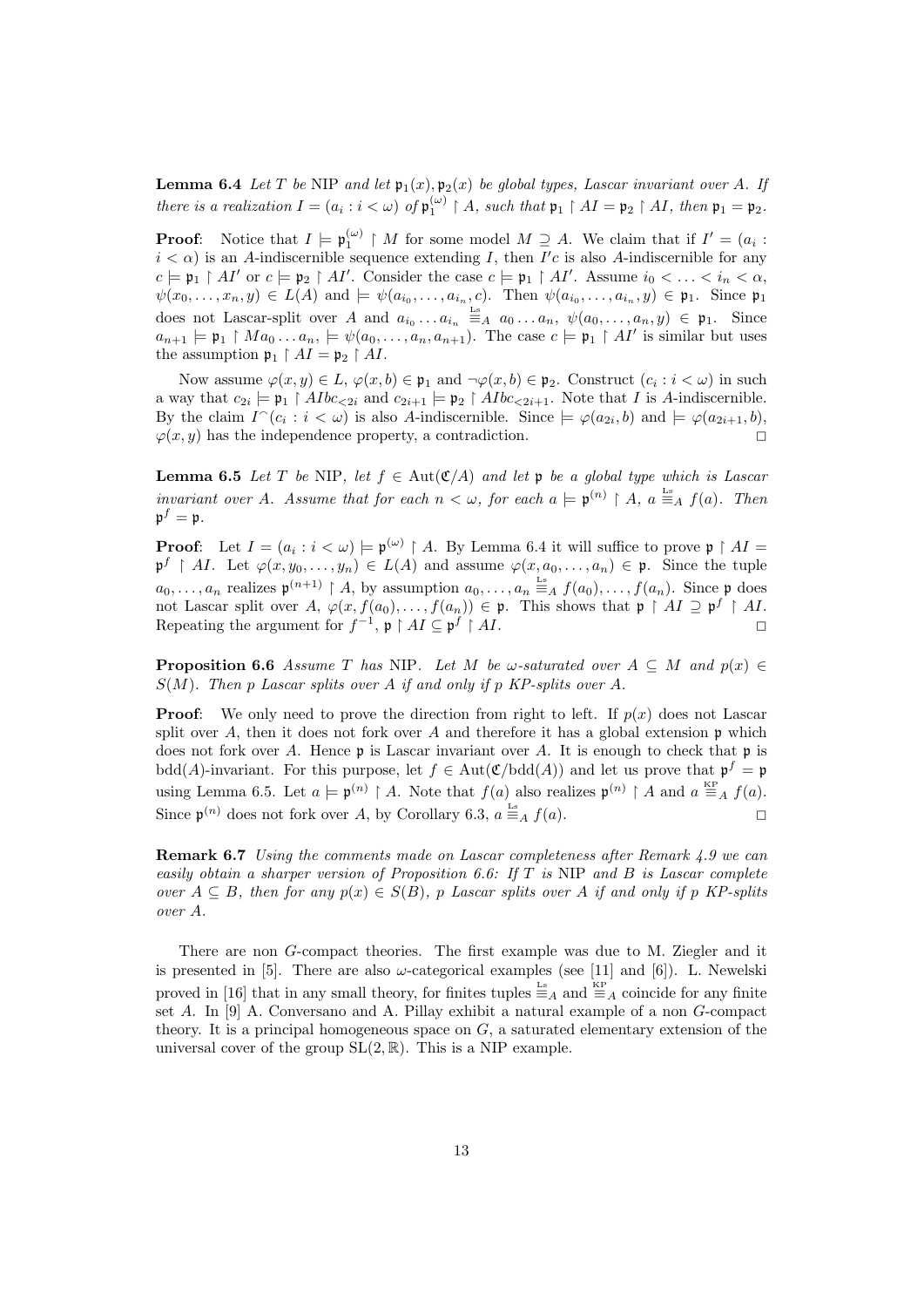#### References

- [1] H. Adler. Introduction to theories without the independence property. Preprint. http://www.logic.univie.ac.at/ adler/docs/nip.pdf, January 2007.
- [2] H. Adler. Kim's lemma for  $NTP_2$  theories: a simpler proof of a result by Chernikov and Kaplan. Preprint, February 2014.
- [3] I. Ben-Yaacov and A. Chernikov. An independence theorem for NTP<sup>2</sup> theories. Preprint. arXiv:1207.0289v1, July 2012.
- [4] E. Casanovas. Simple theories and hyperimaginaries, volume 39 of Lecture Notes in Logic. Cambridge University Press, 2011.
- [5] E. Casanovas, D. Lascar, A. Pillay, and M. Ziegler. Galois groups of first order theories. Journal of Mathematical Logic, 1:305–319, 2001.
- [6] E. Casanovas, R. Peláez, and M. Ziegler. On many-sorted  $\omega$ -categorical theories. Fundamenta Mathematicae, 14:285–294, 2011.
- [7] A. Chernikov. Theories without the tree property of the second kind. Annals of Pure and Applied Logic, 165:695–723, 2014.
- [8] A. Chernikov and I. Kaplan. Forking and dividing in  $NTP_2$  theories. The Journal of Symbolic Logic, 77(1):1–20, 2012.
- [9] A. Conversano and A. Pillay. Connected components of definable groups and ominimality I. Advances in Mathematics, 231:605-623, 2012.
- [10] E. Hrushovski and A. Pillay. On NIP and invariant measures. Journal of the European Mathematical Society, 13:1005–1061, 2011.
- [11] A. A. Ivanov. A countably categorical theory which is not G-compact. Siberian Advances in Mathematics, 20:75–82, 2010. Based on arXiv:math/602126.
- [12] B. Kim. Forking in simple unstable theories. Journal of the London Mathematical Society, 57:257–267, 1998.
- [13] B. Kim and A. Pillay. Simple theories. Annals of Pure and Applied Logic, 88:149–164, 1997.
- [14] D. Lascar. On the category of models of a complete theory. The Journal of Symbolic Logic, 47:249–266, 1982.
- [15] D. Lascar. Stability in Model Theory. Longman Scientific & Technical, Harlow, U.K., 1987.
- [16] L. Newelski. The diameter of a Lascar strong type. Fundamenta Mathematicae, 176(2):157–170, 2003.
- [17] B. Poizat. Thèories instables. The Journal of Symbolic Logic, 46:531–562, 1981.
- [18] S. Shelah. Simple unstable theories. Annals of Mathematical Logic, 19:177–203, 1980.
- [19] S. Shelah. Classification Theory. North Holland P.C., Amsterdam, second edition, 1990.